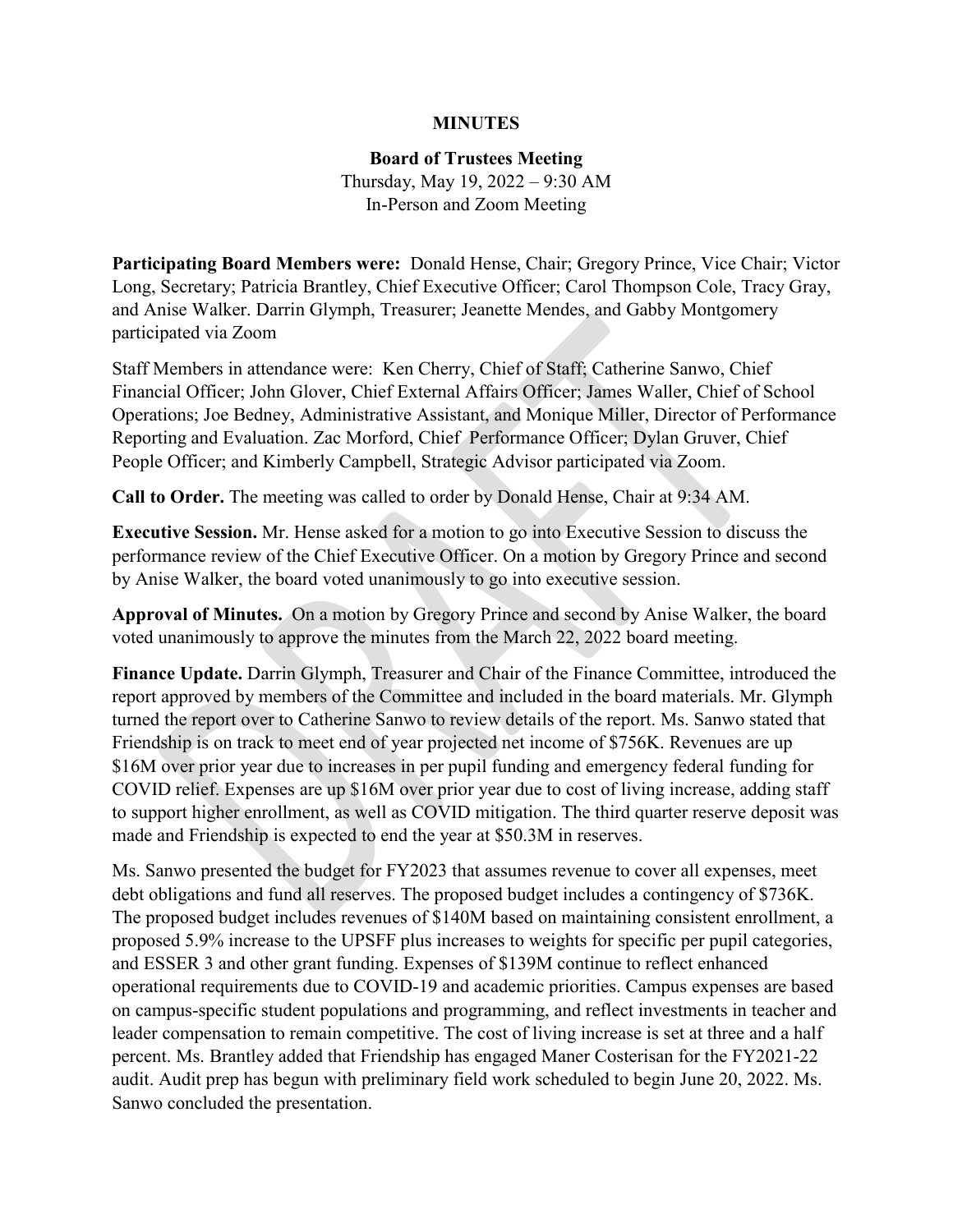On a motion by Chris White and second by Anise Walker, the board voted unanimously to approve the FY2023 budget and accept the Finance Committee report.

**School Performance Committee Report.** Gregory Prince, School Performance Co-Chair, introduced the School Performance report reviewed by members of the School Performance Committee and included in the board materials. Dr. Prince opened the report by stating college success is the measure for college readiness and the report will cover promising statistics gathered on our high school alumni. Dr. Prince transitioned the report to Friendship staff for review with the board.

Monique Miller briefly reviewed the timeline of activities related to the charter review process and focused attention on preliminary results of campus Qualitative Site Reviews. Ms. Miller noted distinguished and proficient ratings increased in the Classroom Environment and Instruction domains by double digits at most campuses and high performance was maintained at those campuses without those gains. Ms. Miller stated that staff would receive more results from DC PCSB staff and the final four Friendship elementary campuses were in the last round of QSR windows. Ms. Miller transitioned the report to Zac Morford who discussed attendance and performance on high school metrics.

Mr. Morford stated PSAT and SAT performance improved steadily from SY 2016-17 to 2019- 20, but decreased in SY 2020-21 due to the pandemic. Friendship expanded its dual enrollment opportunities to students in grades 9 -12 through agreements with Arizona State University, Granite State College, University of the District of Columbia, and American University. Student participation and students earning at least a C- in these classes also increased. Mr. Morford also reported on Friendship's alumni highlighting the Class of 2017 achieved our highest four-year graduation rate to date at 15% and overall, 23% of alumni have completed college in six years, a rate that is nearly twice the national average for like students.

Ms. Brantley announced to the Board that Friendship graduates received \$6 million dollars in college scholarships.

Mr. Cherry and Vielka Scott-Marcus, Chief Academic Officer, closed the School Performance Report with an overview of Friendship's information gathering to inform the board's strategic planning process and the SY 2022-23 educational priorities. Mr. Cherry discussed the five focus areas of the work and shared next steps related to sharing information with the board to inform its planning, including a board survey in June followed by a board retreat. Mrs. Scott-Marcus highlighted priorities for next school year that include expanding social emotional learning, supports to our online learners, providing differentiated learning experiences for teachers, and a focus on scholar supports and systems to accelerate learning across the continuum.

On a motion by Anise Walker and second by Victor Long, the board voted unanimously to accept the School Performance Committee report.

Dr. Prince presented a resolution to approve the submission of a charter amendment request to increase Friendship's enrollment ceiling. Dr. Prince stated that our enrollment has grown as a result of our support of school communities that had to close as well as our online programming.